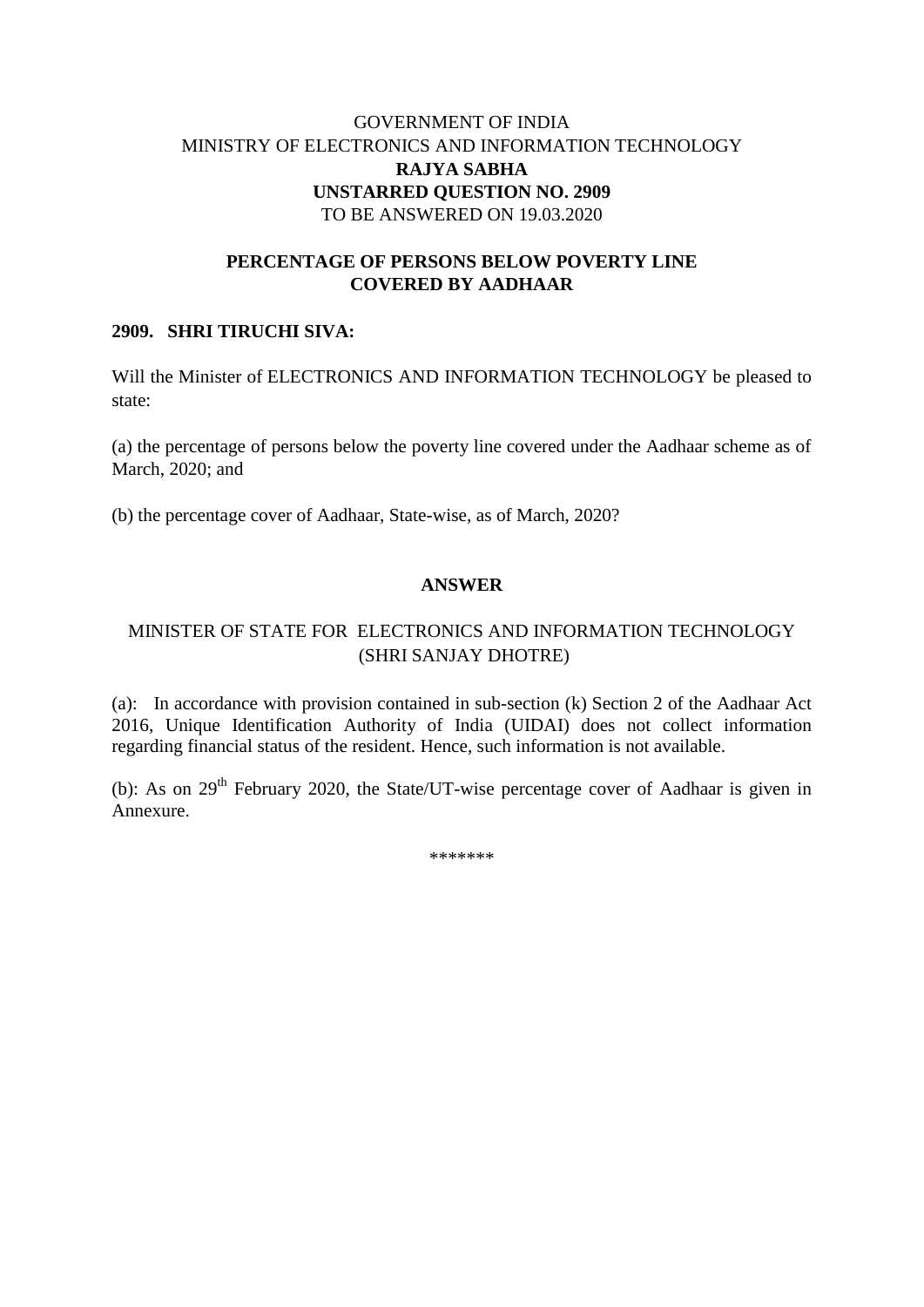## **Annexure**

| S.No           | <b>State Name</b>                       | <b>Total</b><br><b>Population</b><br>(Projected<br>$2019)*$ | <b>Numbers of</b><br>Aadhaar assigned<br>(2019 LIVE) | <b>Saturation</b><br>$\frac{0}{0}$<br><b>2019 (LIVE)</b> |
|----------------|-----------------------------------------|-------------------------------------------------------------|------------------------------------------------------|----------------------------------------------------------|
| $\mathbf{1}$   | Delhi                                   | 18498192                                                    | 21828535                                             | 118.0%                                                   |
| $\overline{2}$ | Haryana*                                | 27793351                                                    | 29023595                                             | 104.4%                                                   |
| 3              | Kerala                                  | 35461849                                                    | 36562261                                             | 103.1%                                                   |
| $\overline{4}$ | Himachal Pradesh*                       | 7384022                                                     | 7576684                                              | 102.6%                                                   |
| 5              | Punjab*                                 | 29875481                                                    | 30408682                                             | 101.8%                                                   |
| 6              | Goa*                                    | 1564349                                                     | 1590115                                              | 101.6%                                                   |
| 7              | Telangana                               | 38919054                                                    | 39296910                                             | 101.0%                                                   |
| 8              | Uttarakhand                             | 11140566                                                    | 11109124                                             | 99.7%                                                    |
| 9              | Chandigarh*                             | 1142479                                                     | 1133674                                              | 99.2%                                                    |
| 10             | Lakshadweep                             | 72172                                                       | 70523                                                | 97.7%                                                    |
| 11             | Dadra & Nagar Haveli and<br>Daman & Diu | 607223                                                      | 585117                                               | 96.4%                                                    |
| 12             | Gujarat*                                | 64801901                                                    | 62230903                                             | 96.0%                                                    |
| 13             | Chhattisgarh                            | 28989789                                                    | 27446207                                             | 94.7%                                                    |
| 14             | $A & N$ Islands*                        | 411278                                                      | 387688                                               | 94.3%                                                    |
| 15             | Tamil Nadu                              | 77177540                                                    | 72493674                                             | 93.9%                                                    |
| 16             | Maharashtra                             | 121924973                                                   | 114330124                                            | 93.8%                                                    |
| 17             | Karnataka                               | 66834193                                                    | 62628391                                             | 93.7%                                                    |
| 18             | Odisha                                  | 45861035                                                    | 42860941                                             | 93.5%                                                    |
| 19             | West Bengal                             | 98662146                                                    | 92043971                                             | 93.3%                                                    |
| 20             | Puducherry                              | 1394026                                                     | 1287798                                              | 92.4%                                                    |
| 21             | Andhra Pradesh*                         | 53390841                                                    | 49261425                                             | 92.3%                                                    |
| 22             | Jharkhand                               | 37933898                                                    | 34673514                                             | 91.4%                                                    |
| 23             | Tripura                                 | 4112223                                                     | 3679891                                              | 89.5%                                                    |
| 24             | Mizoram                                 | 1222134                                                     | 1092690                                              | 89.4%                                                    |
| 25             | Madhya Pradesh                          | 83849671                                                    | 74905117                                             | 89.3%                                                    |
| 26             | Uttar Pradesh*                          | 233378519                                                   | 204453726                                            | 87.6%                                                    |
| 27             | Rajasthan                               | 79584255                                                    | 69063849                                             | 86.8%                                                    |
| 28             | Sikkim                                  | 680721                                                      | 579797                                               | 85.2%                                                    |
| 29             | <b>Bihar</b>                            | 122256981                                                   | 103104446                                            | 84.3%                                                    |
| 30             | Manipur                                 | 3048861                                                     | 2524968                                              | 82.8%                                                    |
| 31             | Arunachal Pradesh                       | 1548776                                                     | 1233285                                              | 79.6%                                                    |
| 32             | Jammu Kashmir                           | 13468313                                                    | 10483452                                             | 77.8%                                                    |
| 33             | Ladakh                                  | 279924                                                      | 212955                                               | 76.1%                                                    |
| 34             | Nagaland                                | 2218634                                                     | 1266909                                              | 57.1%                                                    |
| 35             | Meghalaya                               | 3320226                                                     | 993530                                               | 29.9%                                                    |
| 36             | Assam                                   | 35080827                                                    | 7489513                                              | 21.3%                                                    |

# **State/UT wise Aadhaar Saturation as on 29th February, 2020**